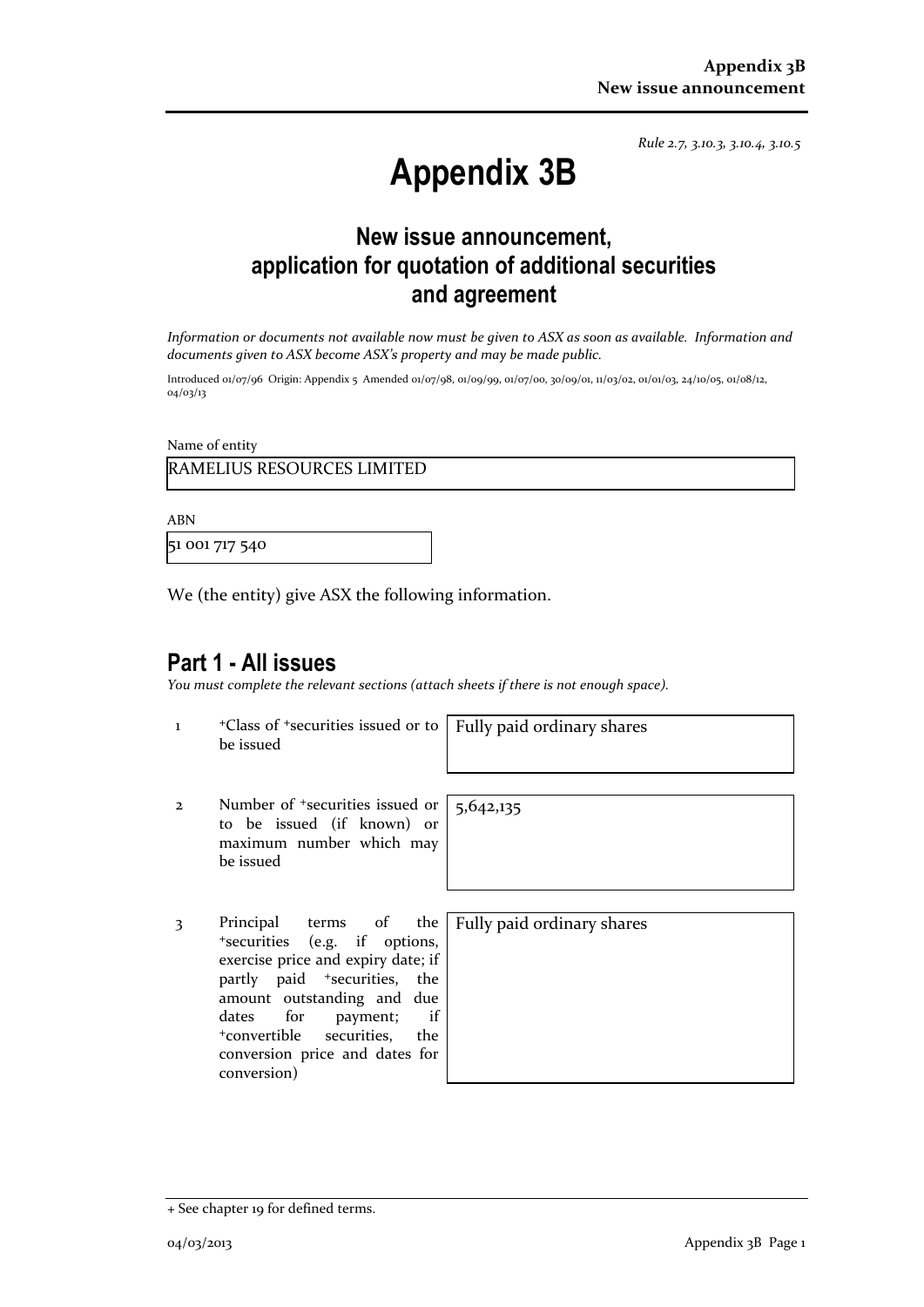| $\overline{4}$ | Do the <sup>+</sup> securities rank equally<br>in all respects from the <sup>+</sup> issue<br>date with an existing <sup>+</sup> class of<br>quoted +securities?<br>If the additional <sup>+</sup> securities do<br>not rank equally, please state:<br>the date from which they do<br>٠<br>the extent to which they<br>٠<br>participate for the<br>next<br>dividend, (in the case of a<br>distribution)<br>trust,<br><b>or</b><br>interest payment<br>the extent to which they do<br>not rank equally, other than<br>relation to the<br>in<br>next<br>dividend, distribution<br><b>Or</b><br>interest payment | Yes                                                                                                                                                                                                                                                                                                                                     |
|----------------|---------------------------------------------------------------------------------------------------------------------------------------------------------------------------------------------------------------------------------------------------------------------------------------------------------------------------------------------------------------------------------------------------------------------------------------------------------------------------------------------------------------------------------------------------------------------------------------------------------------|-----------------------------------------------------------------------------------------------------------------------------------------------------------------------------------------------------------------------------------------------------------------------------------------------------------------------------------------|
| 5              | Issue price or consideration                                                                                                                                                                                                                                                                                                                                                                                                                                                                                                                                                                                  | Issued as consideration for the transfer of<br>ordinary shares in Explaurum Limited<br>(Explaurum) to Ramelius under its off-<br>market takeover bid for all of the ordinary<br>shares in Explaurum, on the terms set out in<br>Ramelius' bidder's statement dated 10<br>September 2018 (and any supplements or<br>variations) (Offer). |
|                |                                                                                                                                                                                                                                                                                                                                                                                                                                                                                                                                                                                                               | Under the Offer, 1 New Ramelius Share will<br>be issued for every 4 shares in Explaurum<br>transferred to Ramelius (with any fractional<br>entitlement to a Ramelius Share being<br>rounded up to the nearest whole number),<br>plus \$0.02 cash per share in Explaurum.                                                                |
| 6              | Purpose of the issue<br>(If issued as consideration for<br>the acquisition of assets, clearly<br>identify those assets)                                                                                                                                                                                                                                                                                                                                                                                                                                                                                       | Issued as consideration for the transfer of<br>shares in Explaurum to<br>the<br>Ramelius<br>pursuant to the Offer.                                                                                                                                                                                                                      |

<sup>+</sup> See chapter 19 for defined terms.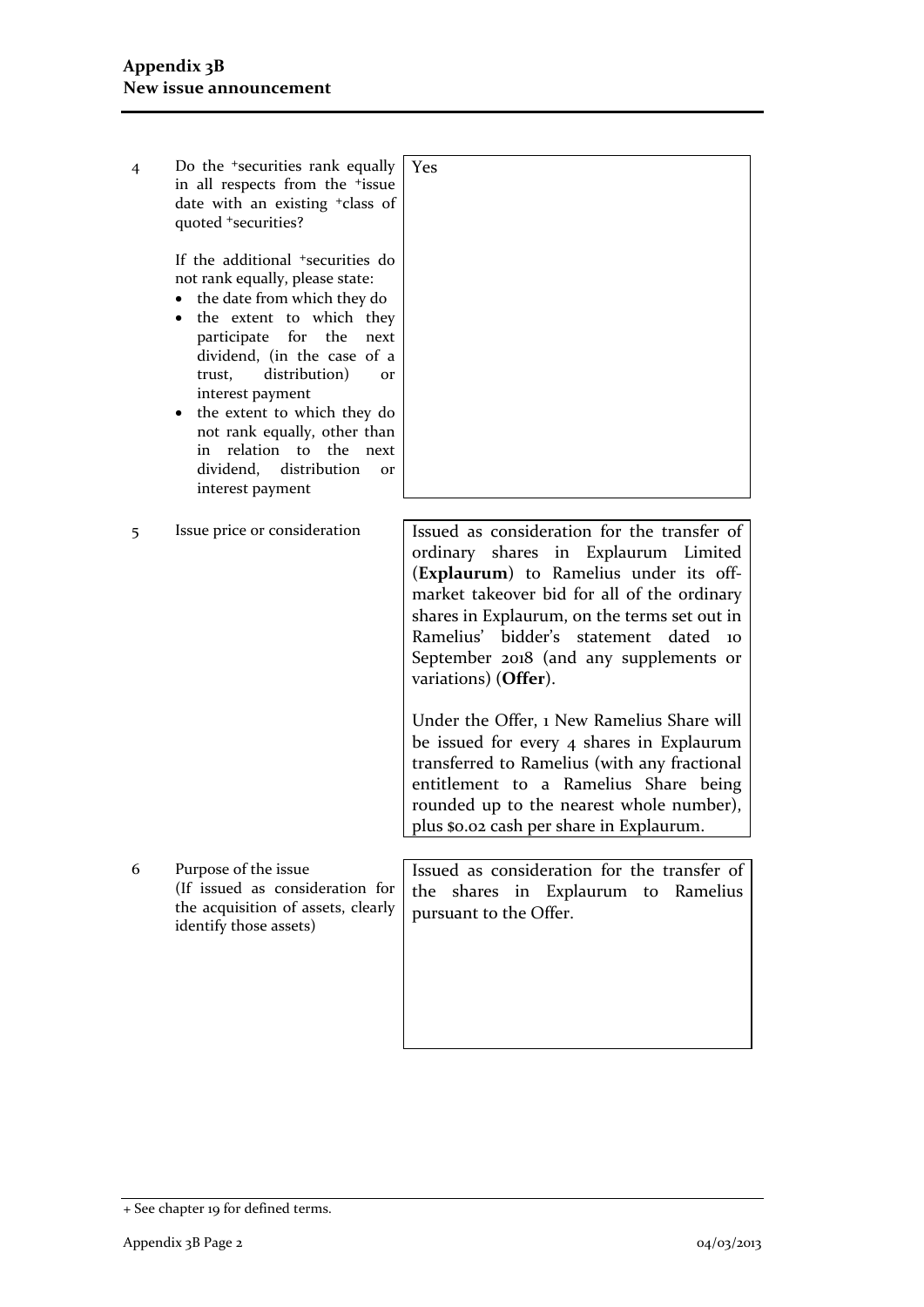6a Is the entity an +eligible entity that has obtained security holder approval under rule 7.1A?

> If Yes, complete sections 6b – 6h *in relation to the +securities the subject of this Appendix 3B*, and comply with section 6i

- 6b The date the security holder resolution under rule 7.1A was passed
- 6c Number of +securities issued without security holder approval under rule 7.1
- 6d Number of +securities issued with security holder approval under rule 7.1A
- 6e Number of +securities issued with security holder approval under rule 7.3, or another specific security holder approval (specify date of meeting)
- 6f Number of +securities issued under an exception in rule 7.2
- 6g If +securities issued under rule 7.1A, was issue price at least 75% of 15 day VWAP as calculated under rule 7.1A.3? Include the <sup>+</sup>issue date and both values. Include the source of the VWAP calculation.
- 6h If +securities were issued under rule 7.1A for non-cash consideration, state date on which valuation of consideration was released to ASX Market Announcements
- 6i Calculate the entity's remaining issue capacity under rule 7.1 and rule 7.1A – complete Annexure 1 and release to ASX Market Announcements





+ See chapter 19 for defined terms.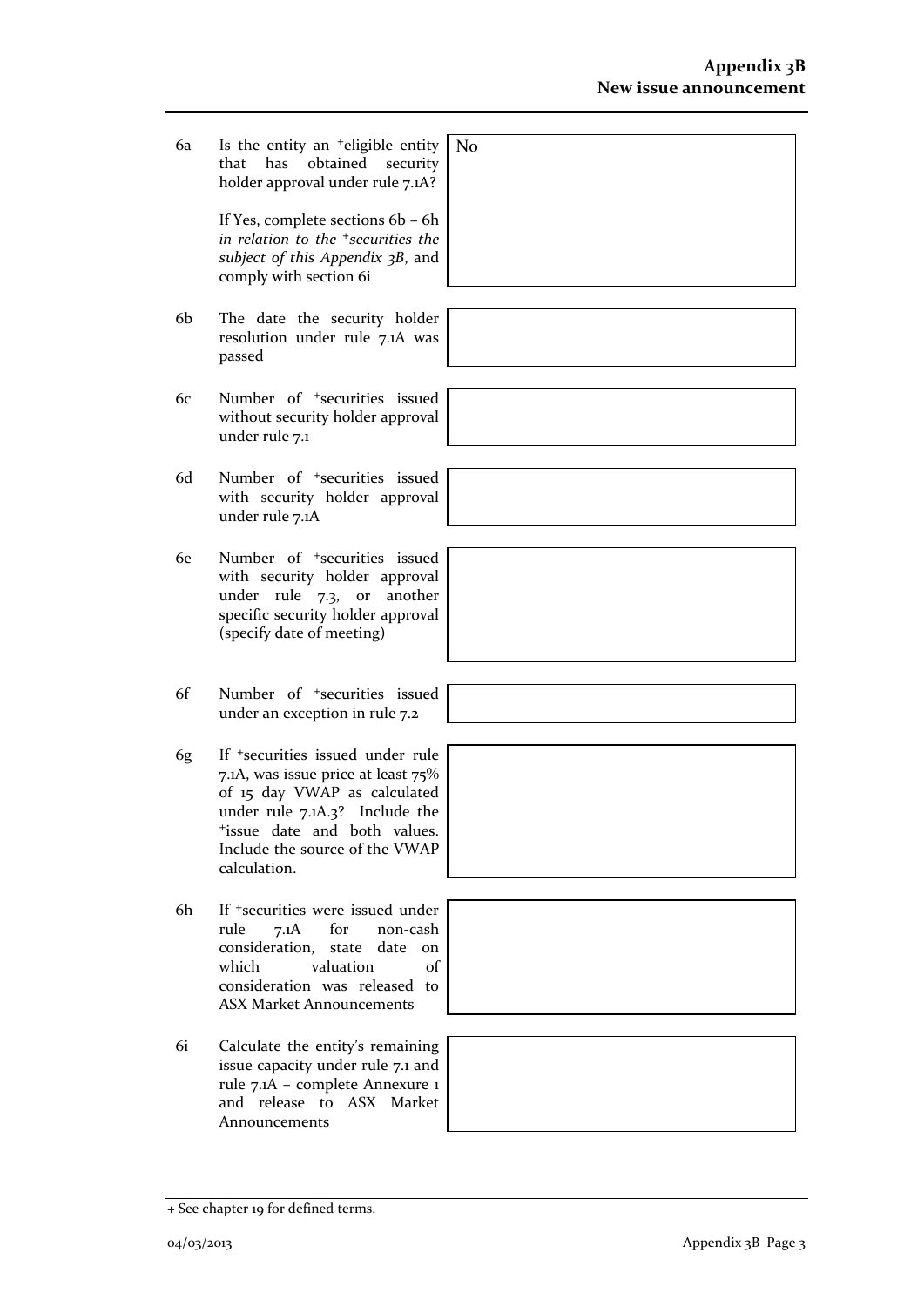#### 7 <sup>+</sup>Issue dates

#### 4 April 2019

Note: The issue date may be prescribed by ASX (refer to the definition of issue date in rule 19.12). For example, the issue date for a pro rata entitlement issue must comply with the applicable timetable in Appendix 7A.

Cross reference: item 33 of Appendix 3B.

8 Number and <sup>+</sup>class of al <sup>+</sup>securities quoted on ASX (*including* the <sup>+</sup>securities in section 2 if applicable)

|   | Number      | <sup>+</sup> Class     |
|---|-------------|------------------------|
|   | 656,372,969 | <b>Ordinary Shares</b> |
| K |             |                        |
| n |             |                        |
|   |             |                        |
|   |             |                        |
|   |             |                        |

<sup>+</sup> See chapter 19 for defined terms.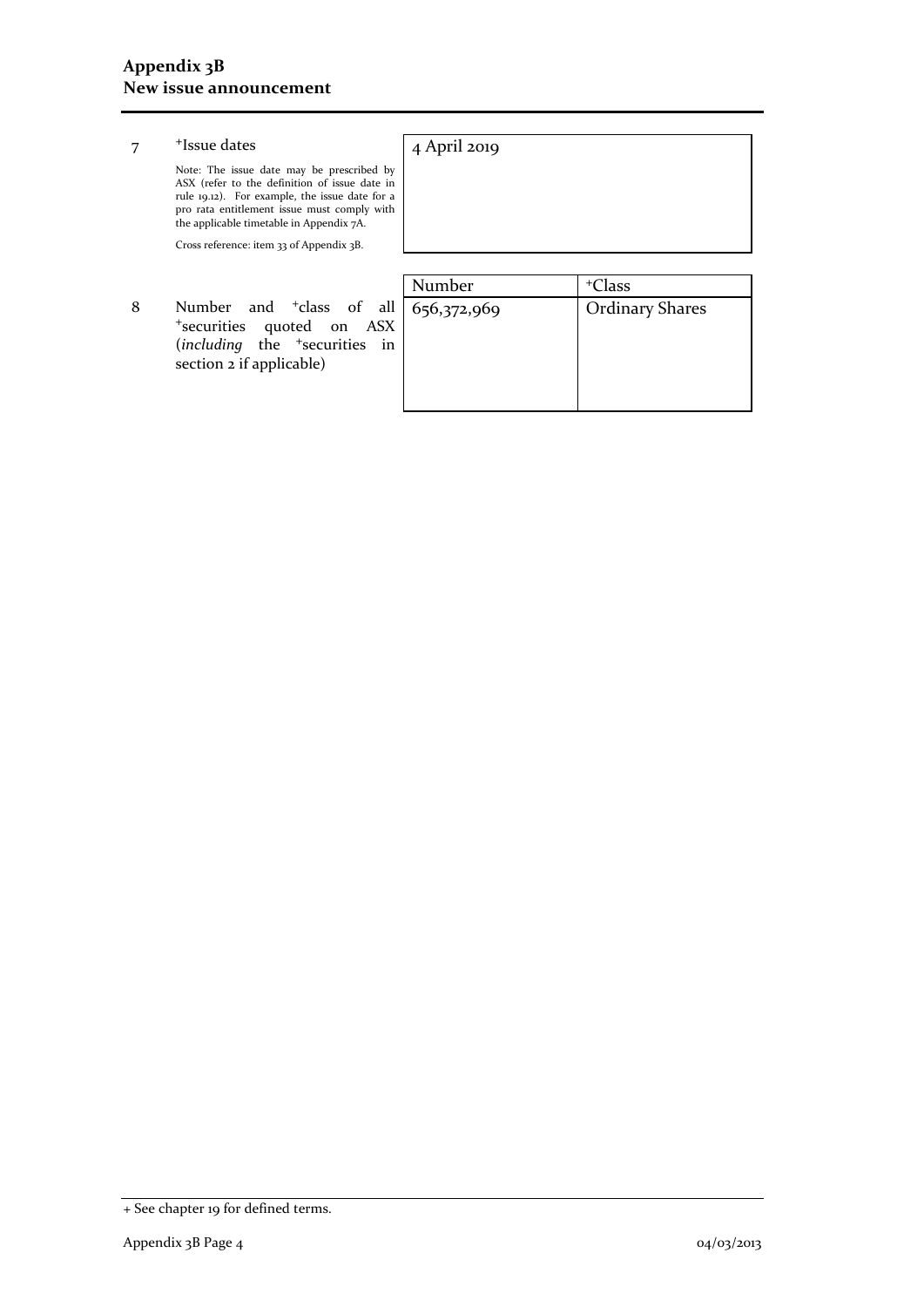|    |                                                                                                                                                           | Number    | <sup>+</sup> Class                                                                                                            |
|----|-----------------------------------------------------------------------------------------------------------------------------------------------------------|-----------|-------------------------------------------------------------------------------------------------------------------------------|
| 9  | Number and <sup>+</sup> class<br>- of<br>all<br>*securities not quoted on ASX<br>(including the <sup>+</sup> securities<br>in<br>section 2 if applicable) | 1,500,000 | Options vested on 11<br>June<br>and<br>2017<br>exercisable at \$0.20 by<br>expiry date of 11 June<br>2019                     |
|    |                                                                                                                                                           | 1,500,000 | Options vested on 11<br>June<br>2018<br>and<br>exercisable at \$0.20 by<br>expiry date of 11 June<br>2020                     |
|    |                                                                                                                                                           | 500,000   | Performance<br>Rights<br>vesting on 11 June 2019<br>and exercisable at nil<br>consideration by expiry<br>date of 11 June 2026 |
|    |                                                                                                                                                           | 701,688   | Vested Performance<br>Rights exercisable at<br>nil consideration<br>by<br>expiry date of 1 July<br>2024                       |
|    |                                                                                                                                                           | 630,090   | Vested Performance<br>Rights exercisable at<br>nil consideration<br>by<br>expiry date of 1 July<br>2025                       |
|    |                                                                                                                                                           | 804,801   | Performance<br>Rights<br>vesting on 1 July 2019<br>and exercisable at nil<br>consideration by expiry<br>date of 1 July 2026   |
|    |                                                                                                                                                           | 3,824,666 | Performance<br>Rights<br>vesting on 1 July 2020<br>and exercisable at nil<br>consideration by expiry<br>date of 1 July 2027   |
|    |                                                                                                                                                           | 3,825,125 | Performance<br>Rights<br>vesting on 1 July 2021<br>and exercisable at nil<br>consideration by expiry<br>date of 1 July 2028   |
| 10 | Dividend policy (in the case of a $\vert$ Dividends are payable on ordinary shares at                                                                     |           |                                                                                                                               |

10 Dividend policy (in the case of a trust, distribution policy) on the increased capital (interests)

Dividends are payable on ordinary shares at the discretion of the Directors

<sup>+</sup> See chapter 19 for defined terms.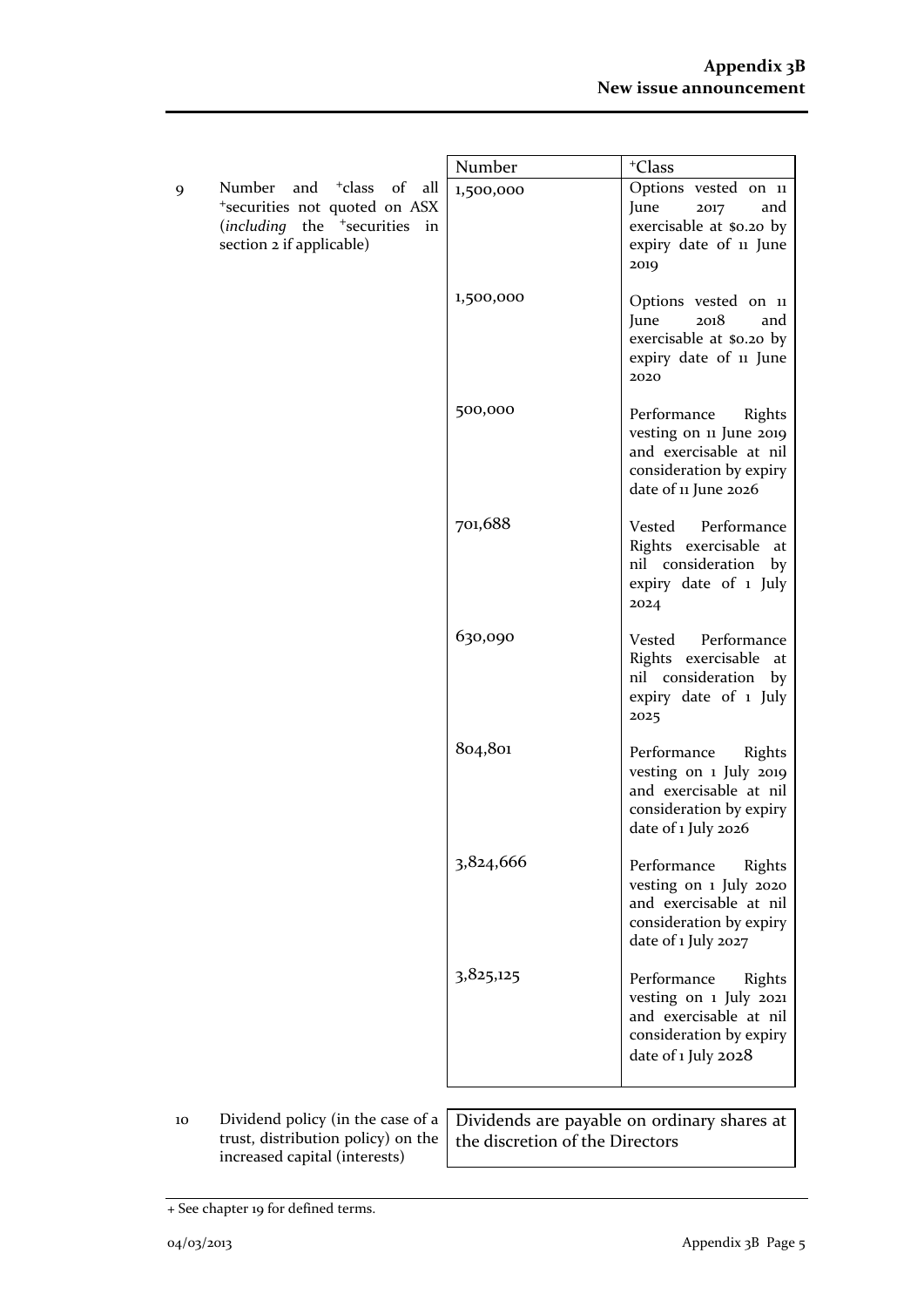## **Part 2 - Pro rata issue**

| 11 | holder<br>security<br>approval<br>ls<br>required?                                                                             | N/A |
|----|-------------------------------------------------------------------------------------------------------------------------------|-----|
| 12 | Is the issue renounceable or non-<br>renounceable?                                                                            | N/A |
| 13 | Ratio in which the <sup>+</sup> securities<br>will be offered                                                                 | N/A |
| 14 | <sup>+</sup> Class of <sup>+</sup> securities to which the<br>offer relates                                                   | N/A |
| 15 | determine<br>+Record<br>date<br>to<br>entitlements                                                                            | N/A |
| 16 | holdings<br>different<br>Will<br>on<br>registers (or subregisters)<br>be<br>for<br>calculating<br>aggregated<br>entitlements? | N/A |
| 17 | Policy for deciding entitlements<br>in relation to fractions                                                                  | N/A |
| 18 | Names of countries in which the<br>entity has security holders who<br>will not be sent new offer<br>documents                 | N/A |
|    | Note: Security holders must be told how their<br>entitlements are to be dealt with.                                           |     |
|    | Cross reference: rule 7.7.                                                                                                    |     |
| 19 | Closing date for<br>receipt<br>of<br>acceptances or renunciations                                                             | N/A |

<sup>+</sup> See chapter 19 for defined terms.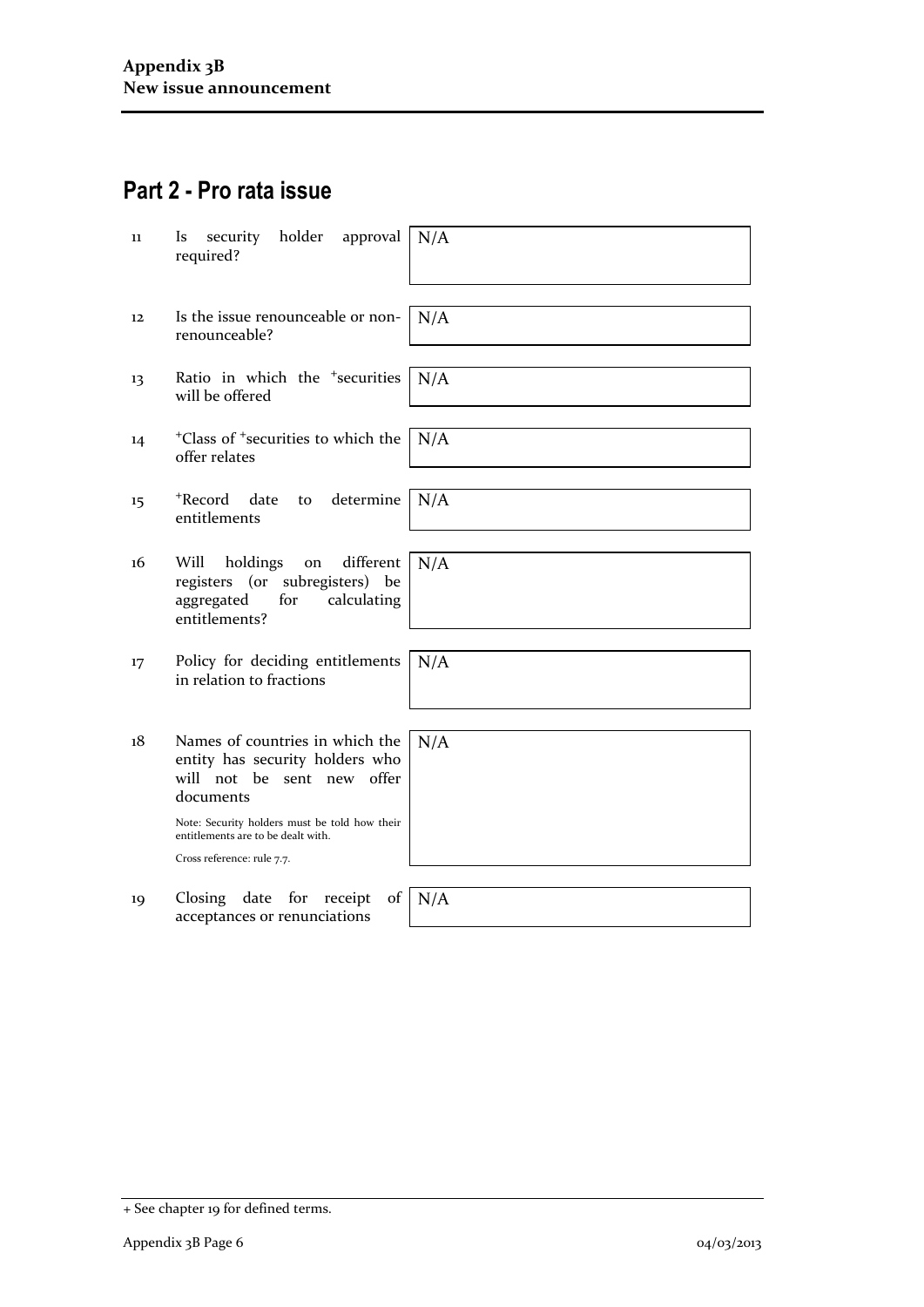| 20 | Names of any underwriters                                                                                                                                                           | N/A |
|----|-------------------------------------------------------------------------------------------------------------------------------------------------------------------------------------|-----|
| 21 | Amount of any underwriting fee<br>or commission                                                                                                                                     | N/A |
| 22 | Names of any brokers to the<br>issue                                                                                                                                                | N/A |
| 23 | Fee or commission payable to the<br>broker to the issue                                                                                                                             | N/A |
| 24 | Amount of any handling fee<br>payable to brokers who lodge<br>acceptances or renunciations on<br>behalf of security holders                                                         | N/A |
| 25 | If the issue is contingent on<br>security holders' approval, the<br>date of the meeting                                                                                             | N/A |
| 26 | Date entitlement and acceptance<br>form and offer documents will be<br>sent to persons entitled                                                                                     | N/A |
| 27 | If the entity has issued options,<br>and the terms entitle option<br>holders<br>participate<br>to<br>on<br>exercise, the date on which<br>notices will be sent to option<br>holders | N/A |
| 28 | Date rights trading will begin (if<br>applicable)                                                                                                                                   | N/A |
| 29 | Date rights trading will end (if $\vert$<br>applicable)                                                                                                                             | N/A |
| 30 | How do security holders sell<br>their entitlements in full through<br>a broker?                                                                                                     | N/A |
| 31 | How do security holders sell part<br>of their entitlements through a<br>for the<br>broker<br>and<br>accept<br>balance?                                                              | N/A |

<sup>+</sup> See chapter 19 for defined terms.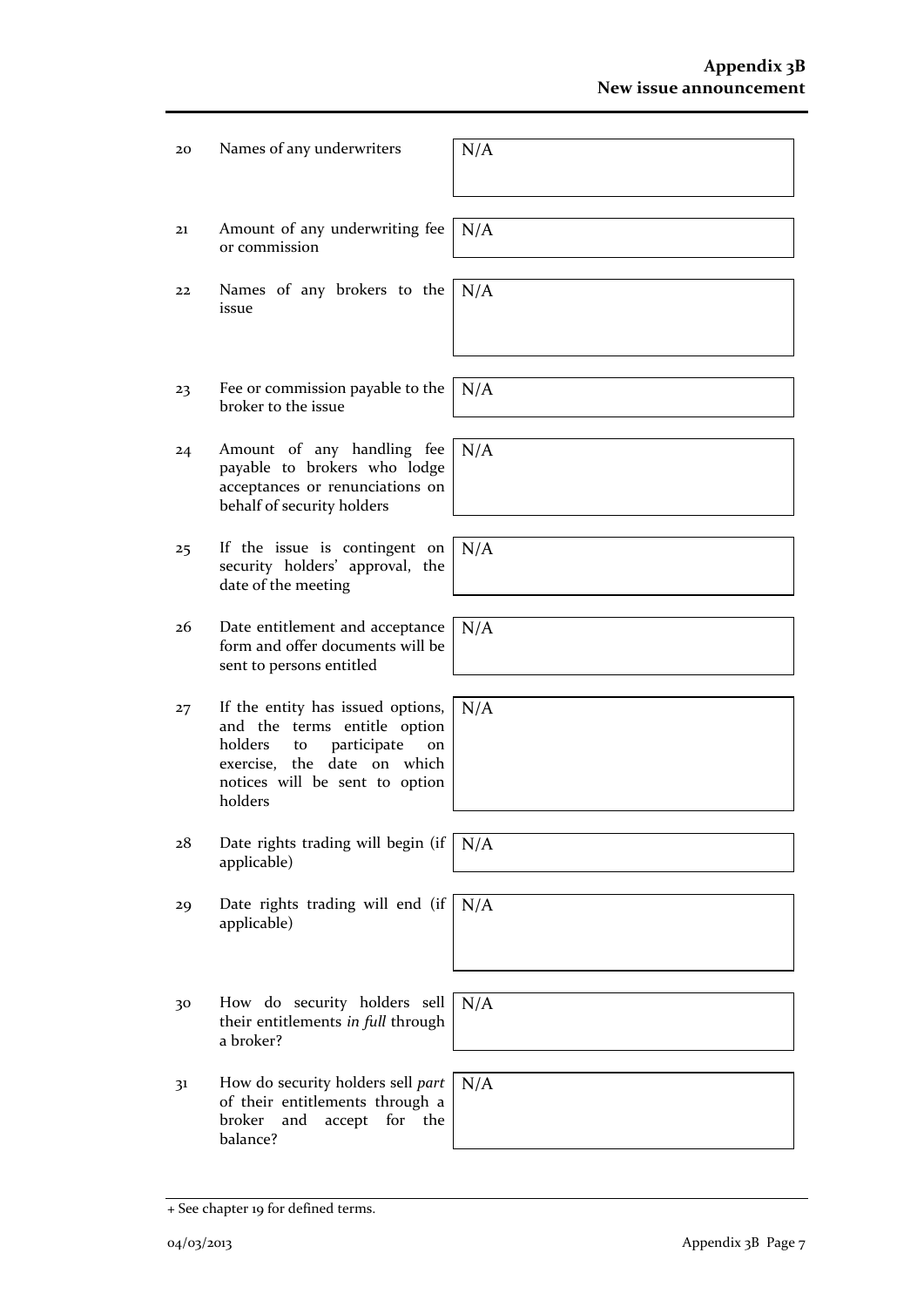| 32  | How do security holders dispose $\vert N/A \rangle$<br>of their entitlements (except by<br>sale through a broker)? |     |
|-----|--------------------------------------------------------------------------------------------------------------------|-----|
| -33 | <sup>+</sup> Issue date                                                                                            | N/A |

### **Part 3 - Quotation of securities**

*You need only complete this section if you are applying for quotation of securities*

- 34 Type of <sup>+</sup>securities (*tick one*) (a)  $\Box$  +Securities described in Part 1
- 

#### (b)  $\Box$  All other  $\ddagger$  securities

Example: restricted securities at the end of the escrowed period, partly paid securities that become fully paid, employee incentive share securities when restriction ends, securities issued on expiry or conversion of convertible securities

### **Entities that have ticked box 34(a)**

#### **Additional securities forming a new class of securities**

|           |  |  | Tick to indicate you are providing the information or |  |
|-----------|--|--|-------------------------------------------------------|--|
| documents |  |  |                                                       |  |

- 35 If the <sup>+</sup>securities are <sup>+</sup>equity securities, the names of the 20 largest holders of the additional <sup>+</sup>securities, and the number and percentage of additional <sup>+</sup>securities held by those holders
- 36 If the <sup>+</sup>securities are <sup>+</sup>equity securities, a distribution schedule of the additional <sup>+</sup>securities setting out the number of holders in the categories 1 - 1,000 1,001 - 5,000 5,001 - 10,000 10,001 - 100,000 100,001 and over

37 A copy of any trust deed for the additional +securities

<sup>+</sup> See chapter 19 for defined terms.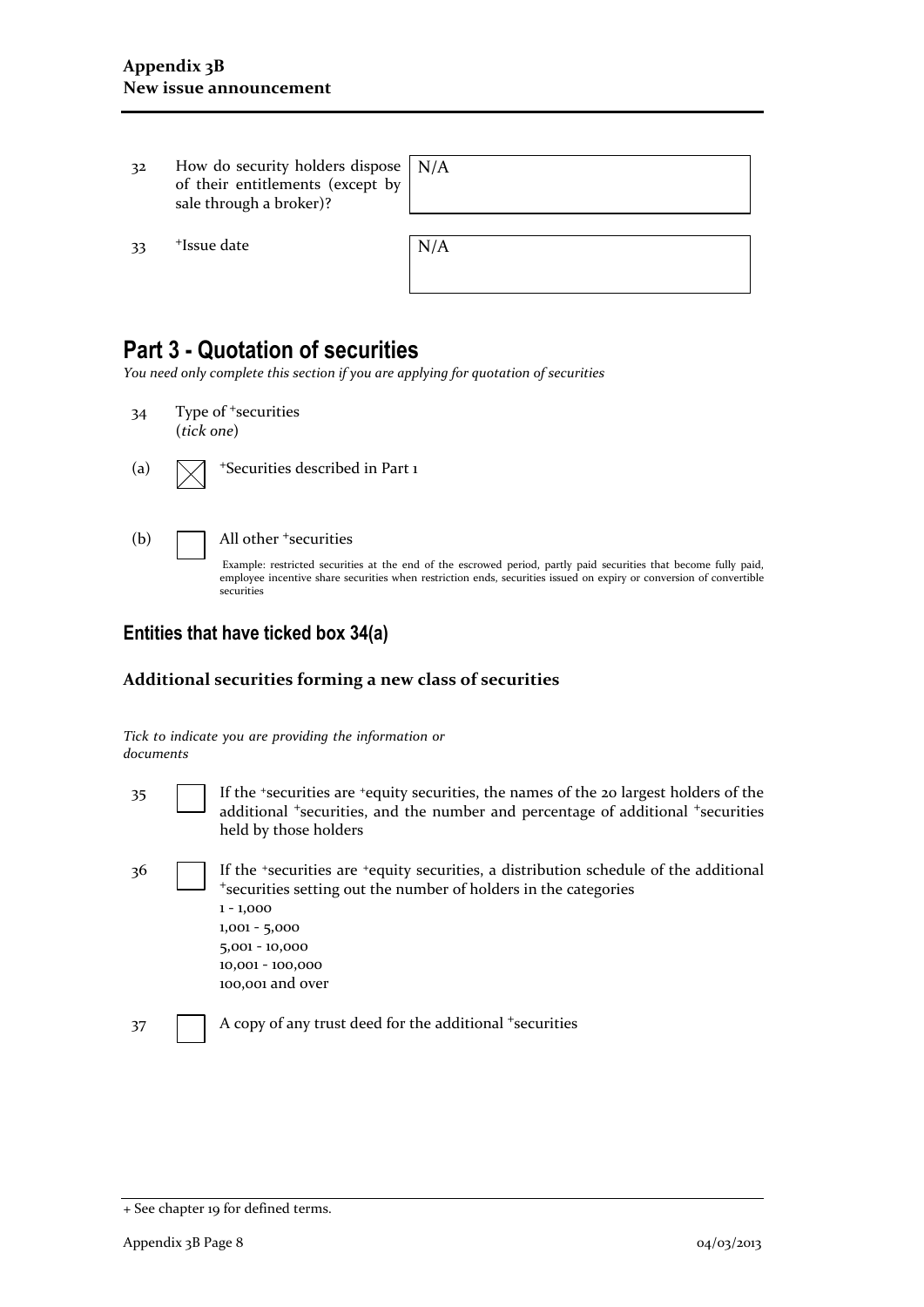### **Entities that have ticked box 34(b)**

| 38 | Number of <sup>+</sup> securities for which<br><sup>+</sup> quotation is sought                                                                                                                                                                                                                                                                                                                                                    | N/A           |                           |
|----|------------------------------------------------------------------------------------------------------------------------------------------------------------------------------------------------------------------------------------------------------------------------------------------------------------------------------------------------------------------------------------------------------------------------------------|---------------|---------------------------|
| 39 | <sup>+</sup> Class of <sup>+</sup> securities for which<br>quotation is sought                                                                                                                                                                                                                                                                                                                                                     | N/A           |                           |
| 40 | Do the <sup>+</sup> securities rank equally in<br>all respects from the <sup>+</sup> issue date<br>with an existing <sup>+</sup> class of quoted<br>*securities?                                                                                                                                                                                                                                                                   | N/A           |                           |
|    | If the additional <sup>+</sup> securities do not<br>rank equally, please state:<br>the date from which they do<br>the extent to which they<br>for<br>participate<br>the<br>next<br>dividend, (in the case of a<br>trust, distribution) or interest<br>payment<br>the extent to which they do<br>$\bullet$<br>not rank equally, other than in<br>relation to the next dividend,<br>distribution<br>interest<br><b>or</b><br>payment |               |                           |
| 41 | Reason for request for quotation<br>now<br>Example: In the case of restricted securities, end<br>of restriction period                                                                                                                                                                                                                                                                                                             | N/A           |                           |
|    | (if issued upon conversion of<br>another <sup>+</sup> security, clearly identify<br>that other 'security)                                                                                                                                                                                                                                                                                                                          |               |                           |
| 42 | Number<br>and <sup>+</sup> class<br>of<br>all<br><sup>+</sup> securities<br>quoted on<br><b>ASX</b><br>(including the <sup>+</sup> securities in clause<br>38)                                                                                                                                                                                                                                                                     | Number<br>N/A | <sup>+</sup> Class<br>N/A |

<sup>+</sup> See chapter 19 for defined terms.